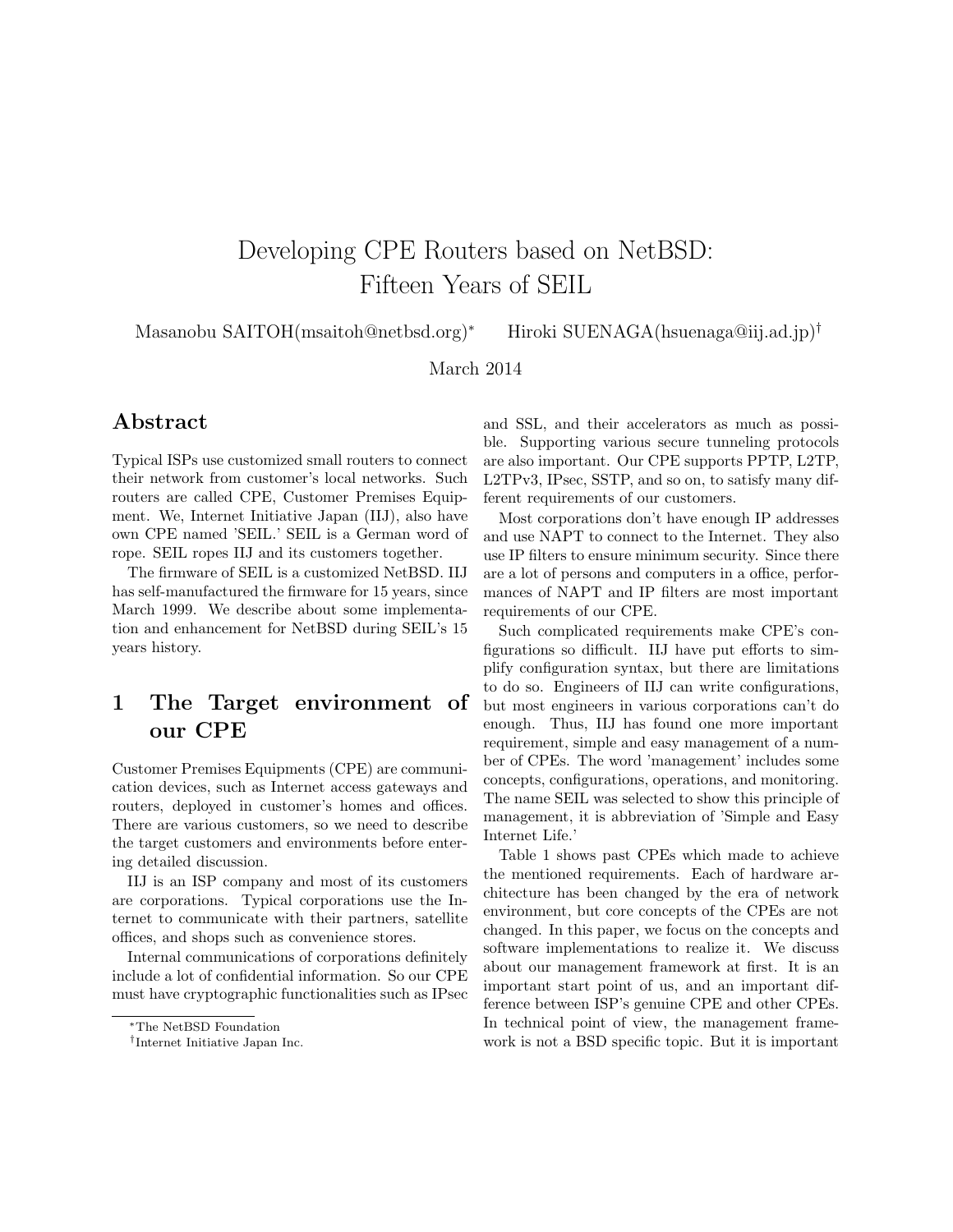|  | Table 1: Hardware architecture of SEILs |  |
|--|-----------------------------------------|--|
|  |                                         |  |

| <b>WAN</b> Interfaces | <b>LAN</b> Interfaces | CPU(Model)                           | Released |
|-----------------------|-----------------------|--------------------------------------|----------|
| 128Kbps BRI           | 10Mbps Ethernet       | Hitachi SH2(SH7604)@20MHz            | Aug 1998 |
| 1.5Mbps PRI           | 10Mbps Ethernet       | Hitachi SH3(SH7709A)@133MHz          | Dec 1999 |
| $128Kbps$ BRI         | 100Mbps Ethernet      | Hitachi SH4(SH7750)@200MHz           | Oct 2001 |
| 1.5Mbps PRI           | 100Mbps Ethernet      | Hitachi SH4(SH7750)@200MHz           | Oct 2001 |
| 100Mbps Ethernet      | 100Mbps Ethernet      | Hitachi SH4(SH7750)@200MHz           | Nov 2001 |
| 25Mbps ATM            | 100Mbps Ethernet      | Hitachi SH4(SH7750)@200MHz           | Oct 2002 |
| 1Gbps Ethernet        | 1Gbps Ethernet        | Freescale PowerPC G4(MPC7445)@600MHz | Jun 2003 |
| 100Mbps Ethernet      | 100Mbps Ethernet      | Intel $XScale(IXP425)@400MHz$        | Dec 2003 |
| 1Gbps Ethernet        |                       |                                      |          |
| USB 3G/LTE Modem      | 1Gbps Ethernet        | Cavium Octeon(CN3010)@300MHz         | Feb 2008 |
| 1Gbps Ethernet        |                       |                                      |          |
| USB 3G/LTE Modem      | 1Gbps Ethernet        | Cavium Octeon(CN3120)@500Mhz         | Feb 2008 |
| 100Mbps Ethernet      |                       |                                      |          |
| USB 3G/LTE Modem      |                       |                                      |          |
| 128Kbps BRI           | 100Mbps Ethernet      | Intel XScale(IXP432)@400MHz          | Oct 2008 |
| 1Gbps Ethernet        | 1Gbps Ethernet        |                                      |          |
| USB 3G/LTE Modem      | 802.11n Wireless LAN  | Marvell Kirkwood(88F6281)@1.2GHz     | Feb 2013 |

to understand why ISPs have made own CPEs from scratch. We discuss about extensions and modifications for NetBSD at second. And we discuss some knowledge and tweaks to make our daily development work flows easy and efficient.

### 2 Management of SEIL

#### 2.1 Central management

Most important motivation of self-manufacturing CPE is to manage CPEs from ISP politely. The quality of managing CPEs is one of the quality of Internet connections. Most of CPEs are designed to be managed by local network managers of a customer. Of course, we can make a template configuration for them, we can advice what to do, and so on. But IIJ thinks that the work of customer should be almost nothing. Only work is to check reports from ISP and confirm there is no problem.

We create a management framework to achieve it. The framework is named SMF, SEIL Management Framework(Figure 1). It was released in 2003. The framework has the following behaviors:

1. Zero Configuration. Just power the CPE on, that's all.



Figure 1: The SMF system

2. Watch the running status, logs of CPE by resources in ISP.

A lot of our customers use this system to built and manage complex networks they designed.

The SMF consists of server side system and CPE side system. IIJ uses NetBSD to create the intelligent CPE side system. The system is named 'recipe framework', and is developed using C language, libraries and scripting languages. We mainly have used C languages for many years. In 2013, we began to use mruby[1], a variant of Ruby scripting language,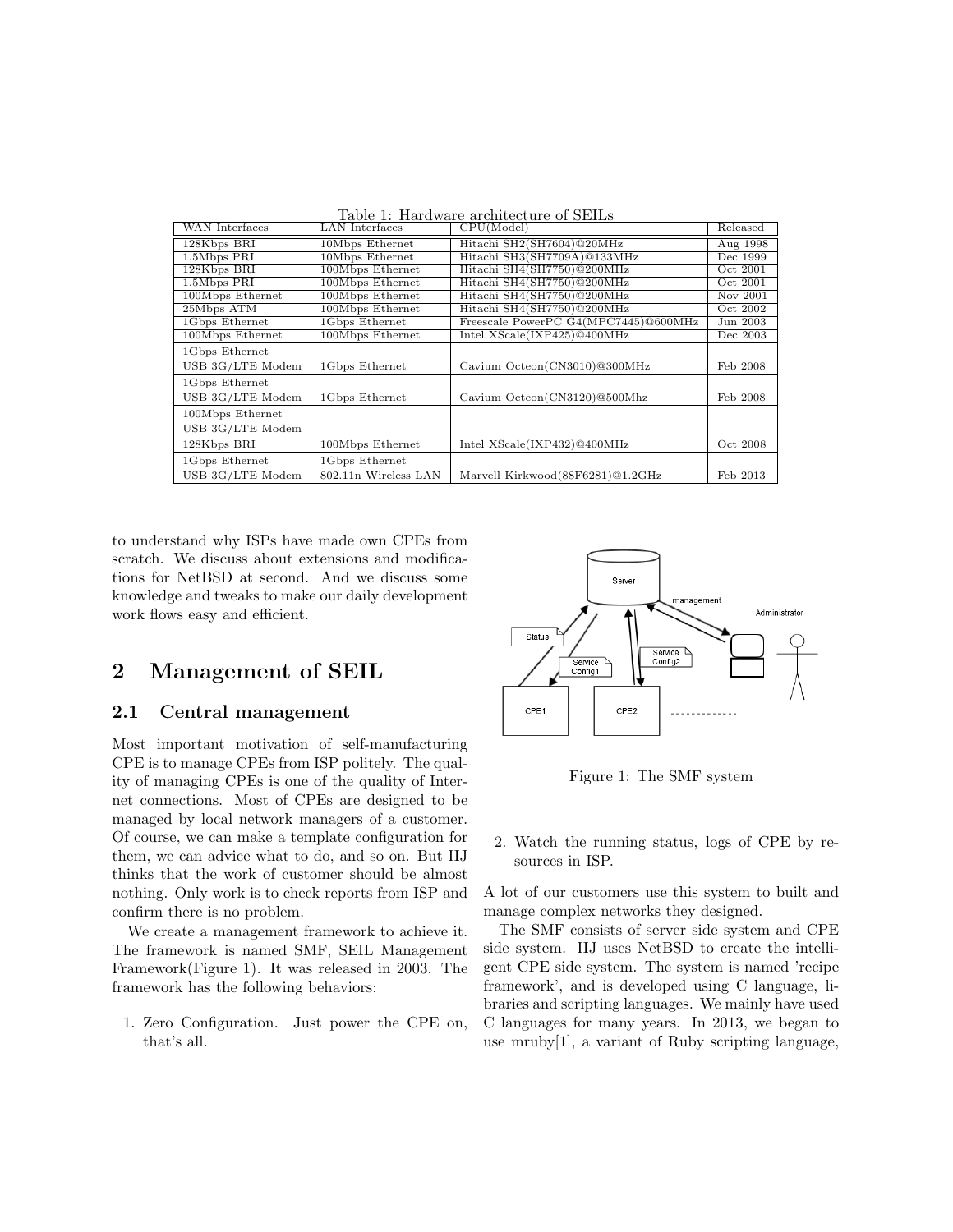to control NetBSD based CPE itself. It's little difficult for C language to avoid buffer overflows. Using scripting language can avoid the problem, so we use it for performance independent part.

#### 2.2 Manageability of UNIX like OS based CPE

For end users, this is not free UNIX like systems but CPE. So the following things are important:

#### easy to understand

Easily and uniformly understandable without any knowledge of based OS. Easy to understand what happened. Easy to understand it's problem or not. Easy to understand what is a problem.

#### stability

Not do panic. Strong against attack from others.

#### automation

Automatically change setting if it can. Usually, some changes are done by editing files under /etc on UNIX like OS, and some functions don't consider changes of other functions. If a change is deterministic in system wide, it should be done automatically.

# 3 Development of SEIL

#### 3.1 Extending device drivers

CPE has a number of network devices that is not common in desktop operating systems. CPE also has a naming scheme of the devices that is different from UNIX culture. IIJ has added some new H/W device drivers and special  $if_{\textit{net}}.if_{\textit{name}}$  handling code.

Some CPE support networking port other than Ethernet. For example, SEIL supports ISDN BRI(IPAC-X on a simple device BUS), 3G MODEM(emulates USB serial port), LTE MDOEM(emulates USB Ethernet device). Most peoples weren't interested in IPAC-X, so we wrote the driver from scratch. Most people want the drivers for 3G/LTE modems, but there are no specification document. IIJ haven't had enough document in the fact, but we have tried to write the device driver and hold down the ugly BUGs of the 3G/LTE modems. The modems are managed by userland daemon 'connmgrd'. The daemon manipulates various type of P2P connections such as ISDN, 3G modem, L2TP, and so on. 802.11 wireless networking device that supports AP-mode is also a topic on CPE. NetBSD has its own 802.11 stack, but IIJ has ported vendor genuine, but buggy, 802.11 wireless support to NetBSD.

IIJ also has modified basic functionalities of NetBSD's network device. We can change the device name via ifconfig. Because port name of the CPE such as lan1, lan2, are far different from BSD's device name such as  $wm0$ ,  $em0$ ,  $bqe0$ , and so on. Of course, we can translate CPE's configuration name to NetBSD device name. If we think about logging, using existing daemons, to change the device name is most cost effective way.

There are Ethernet switching devices in CPE. NetBSD has no framework to manage Ethernet switching functions such as Port based VLAN, perport link status detection, learning table separation. IIJ wrote simple framework to do this and configuration command named swconfig  $[2]$ .

We also change queuing strategy of network devices to work with link status detection. For example, to queue packets to link-downed network device wastes mbuf resources though such old packets are useless. And, it's sometime dangerous because some old packet might cause the network trouble. So our implementation drops the packet as soon as possible if there were some problems on link state or protocol state.

There are some pseudo networking device implemented by IIJ. For example, IPsec tunneling device[2], paravirtualized Ethernet driver for Hyper-V. FreeBSD also has a Hyper-V driver. There is no functional difference between FreeBSD's one and IIJ's one. The reason why we implemented a driver is simple, there was no FreeBSD driver when IIJ needed it. These are such duplicated implementation, and IIJ's implementation is not so special, but some of these can be useful.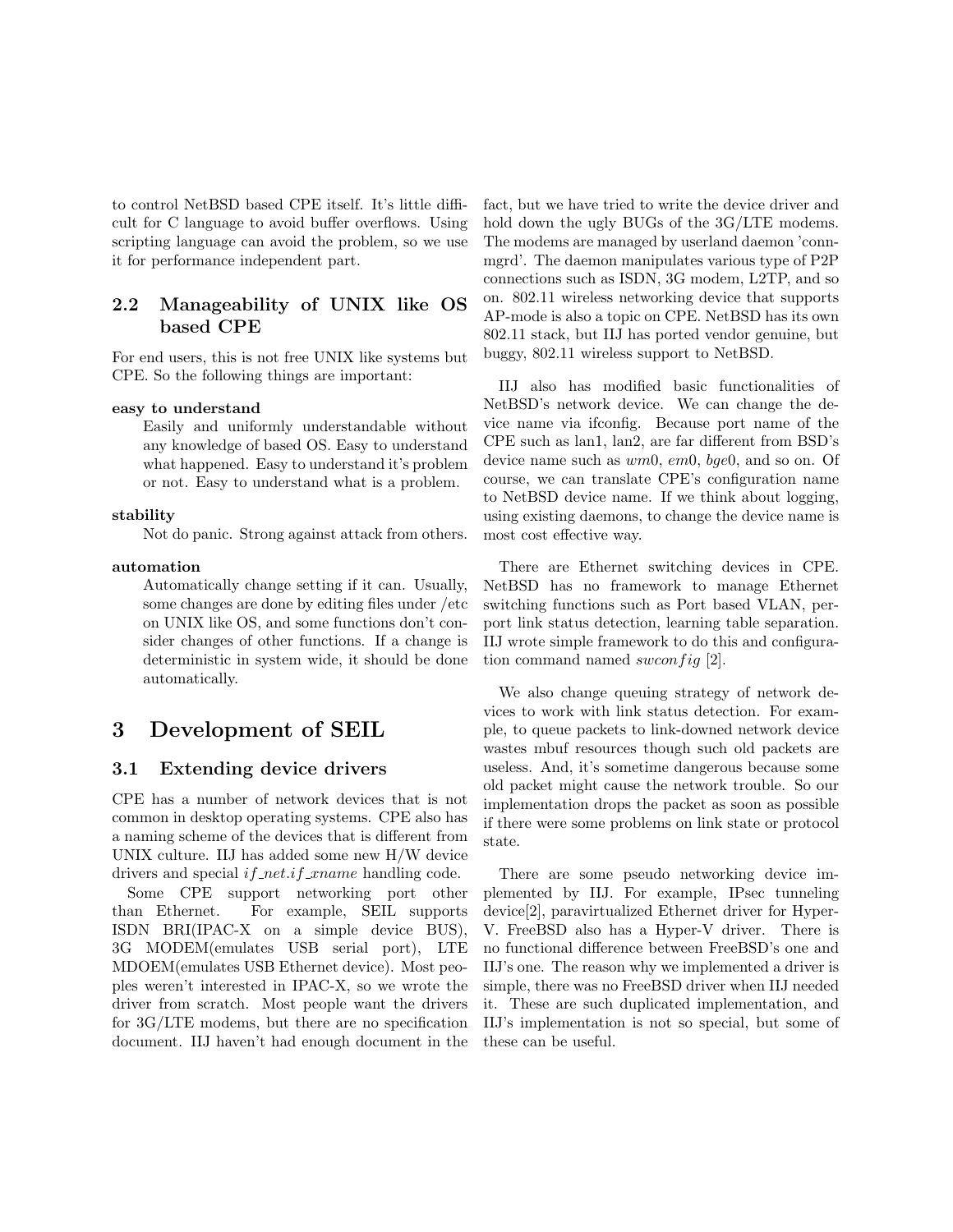#### 3.2 Extending IP Networking stack

The IP networking stack is the most important part of CPEs. We need both of the routing speed and additional functionality. CPE is placed on a border between the ISP and the customer's LAN. CPE doesn't require very high performance such as 10G Ethernet, but require to absorb characteristics of each customer and to maximize the benefits of the ISP services.

Several years ago, IIJ implemented own IP filter and NAT/NAPT functions named  $iipf$  and  $iipfnat$ . NetBSD had an IP filter implementation  $if$ , however it didn't satisfy our requirements. pf and  $npf$ wasn't born yet. *iipf* had implemented some ideas to improve throughput. It will be described in another paper[2].

Our IPsec stack also has a caching layer on Security Policy Database (SPD) and Security Association Database (SAD). IPsec tunneling is also important for VPN; many customers prefer Route-based VPN to Policy-based VPN. This topic will be described in another paper[2].

A CPE typically uses a very cheap CPU, thus cryptographic accelerators are very important components. IIJ has done many efforts to use the accelerators effectively, and implemented a framework to use the accelerators. Using accelerators in a C function (i.e., single kernel context) was possible, but the resulting performance was very slow. So IIJ decided to separate IP stack into two parts, "before IPsec" and "after IPsec". This strategy is same as  $operator{generypt}(9)$ subsystem and  $FAST_{IPSEC(4)}$  stack that stems from OpenBSD. This framework works fine today, so IIJ has decided to use it. (Though there were some minor problems fixed by IIJ, the performance of the framework is fairly good now.)

A number of network interfaces can be causes of many problems. For a desktop machine, there are just a few network interfaces. But for a CPE, there can be many pseudo network interfaces which provide various tunnel connections. If some code uses a simple list to manage the interfaces, it becomes very slow, and consumes a large amount of memory. For example,  $qetifaddress()$  function uses a large memory footprint in both of the kernel and userland processes if there are a lot of interfaces. IIJ has added selector and cache layers on  $getifaddress()$ . We can get a list of interfaces which link-state is up by using  $getifaddress_up()$  for example.

There are some common hacks on CPEs, such as TCP-MSS clumping to avoid the Path MTU Discovery problem and Session Hijacking to create transparent proxy. IIJ has own implementations against them to satisfy requirements from customers.

#### 3.3 Implementing New Network Protocols

IIJ has implemented some network tunneling protocols on NetBSD. PPTP and L2TP protocols are implemented in NetBSD userland. There is also an in-kernel cut-through forwarding mechanism named PIPEX. These functions are already merged to OpenBSD $<sup>1</sup>$ .</sup>

We has an implementation of L2TPv3. The L2TPv3 is a kind of Ethernet encapsulation and tunneling protocol described in RFC3931. The L2TPv3 network device acts as a kind of Ethernet device, and can be added to an Ethernet bridging group. Our CPE can bridge separated Ethernet segments via an L2TPv3 network device. If multiple L2TPv3 network devices are added to one bridging group, the CPE acts as a virtual Ethernet HUB.

There are also some experimental implementations of new Internet Drafts. For example, IIJ has a MAP (draft-ietf-softwire-map-xx) implementation. Because IIJ is an ISP company, so we are so interested in new protocols. They are not a standard protocol yet, but experimental implementations are important to standardize good protocols. The development of L2TPv3 is one of successful efforts. It had been started with a project that develops Internet Draft of L2TPv3 (draft-ietf-l2tpext-l2tp-base-xx).

Most CPEs support the UPnP protocol. IIJ implements UPnP services from scratch. They are completely different from libupnp based implementations. They are designed to cooperate with *iipfnat* and control iipfnat rules by the UPnP protocol.

 $1$ The merge has been done by yasuoka@openbsd.org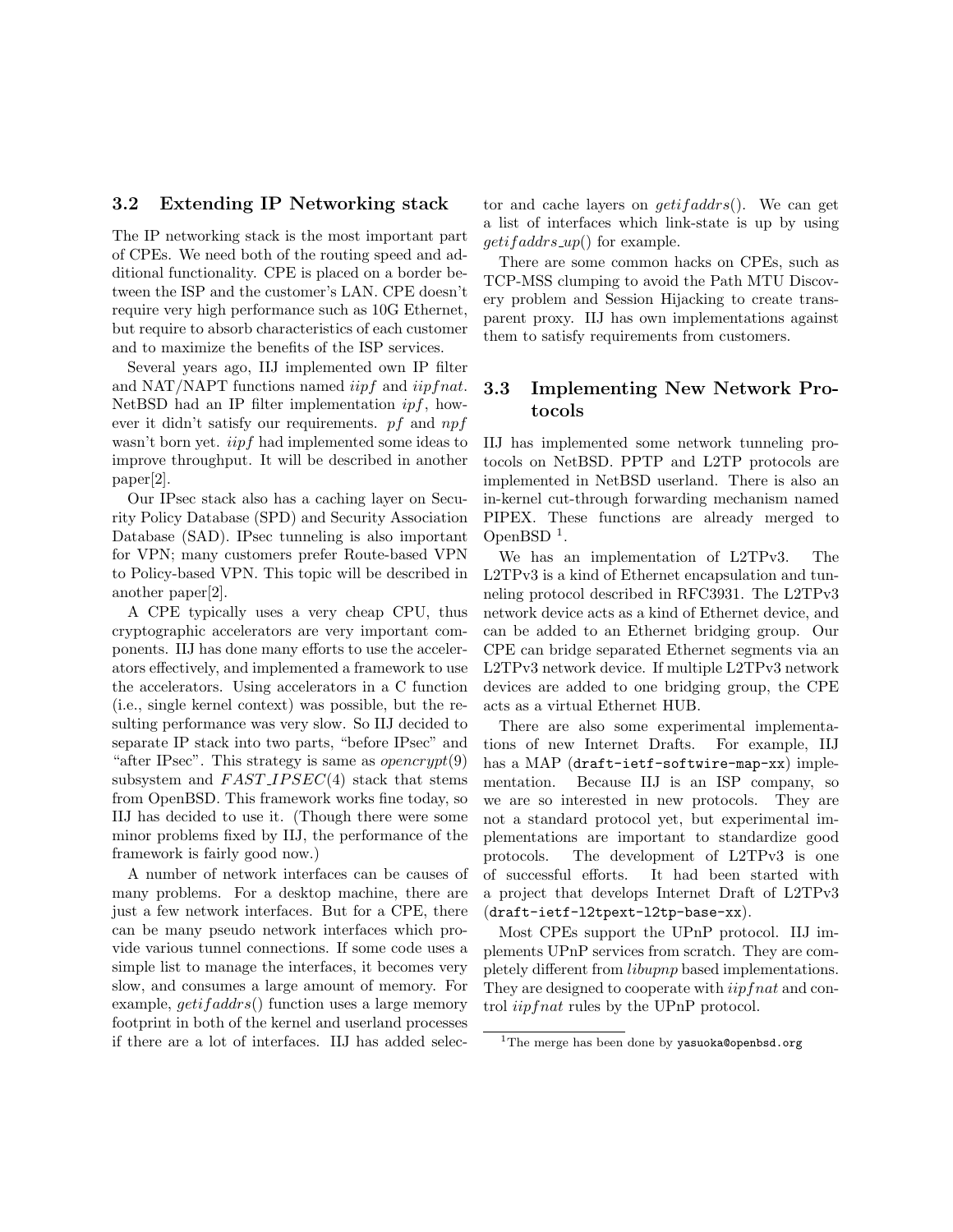IIJ implements 'sockfromto' which is a collection of extended socket API used in some operating systems. The typical functions of sockfromto are sendfromto() and recvfromto(). These functions enable to reduce a complicated usage of  $bind()$ . A sending socket which is bound the source port can cause a unexpected packet arrival to the sending socket. If you used INADDR ANY to receiving socket, and forgot that the sending socket can receive packets, some arrival packets may lost during sending packets. sendfromto() can send packet with specified source port without calling  $bind()$ .

### 3.4 Standing for heavy Ethernet rx interrupts

Traditional BSD system used simple spl mechanism. A high priority event always obstructs lower priority events. In CPE case, Ethernet rx interrupt always obstructs IP Networking stack, routing daemons, user interface, and so on. Especially, livelock of IP Networking stack is serious problem for CPE. IIJ did some efforts to reduce such live-lock. It was serious problem for IIJ, because the live-lock can break our centralized management framework.

At first we tried to control interrupt enable/disable bits, rate control bit of Ethernet devices. What is the trigger to throttle the interrupts? We tried to add some probes that detect stall of IP Networking stack. Checking IP input queue $(i$ *pintrq*) length, checking system  $load(kern.cp_time)$ , checking callout timers, etc, etc..

OpenBSD tell us to control rx buffer works fine, instead of to control the interrupts directly. The idea is implemented as  $MCLGETI$  API of OpenBSD<sup>2</sup>. IIJ has ported the MCLGETI API to NetBSD and does some performance test. We confirm the  $MCLGETI$ works fine enough by various inspection.

### 4 Daily workflow

#### 4.1 Creating new products

IIJ has created many products. Here is a list of our common works to create a new product.

- Create plain new port of NetBSD like evbxxx.
- Create customized ramdisk of the product like install kernel.
- Launch an NTP daemon and measure clock jitter/drifts, and tune a clock parameter if needed.
- Send/Receive various sizes of Ethernet frames. Frame with 802.1q VLAN tag often reveals MTU handling problem of Ethernet drivers.
- Check if dmesg buffer  $(kern.msgbuf)$  is cleared after software reboot. If it is cleared on reboot, fix it not to clear. The buffer is important for debugging.
- Measure primitive performances such as memory access. CPU benchmark(INT, FLOAT), cryptographic benchmark(DES, AES, DH, ..), system calls benchmark. The performance of system calls tell us performance of VM(large copyin/copyout), performance of exception handlers. We often reveal a architecture dependent problem by system call benchmarks.
- Measure IP routing performances using various major commercial measuring equipments. Such measuring equipments are also useful to apply high network load to the product. The load often reveals spl bugs.
- Check counters. If an value isn't visible, add it. If an counter is not incremented on some cases, fix it.
- Modify log facility, level and the message. Some logs's level are inadequate for users, so change it. Some log messages might be misunderstood by users, so modify it or remove it. Some event is important. If not log message is generated by the event, add it.

 $2$ The API has other motivation that reduce memory usage on supporting jumbo frames.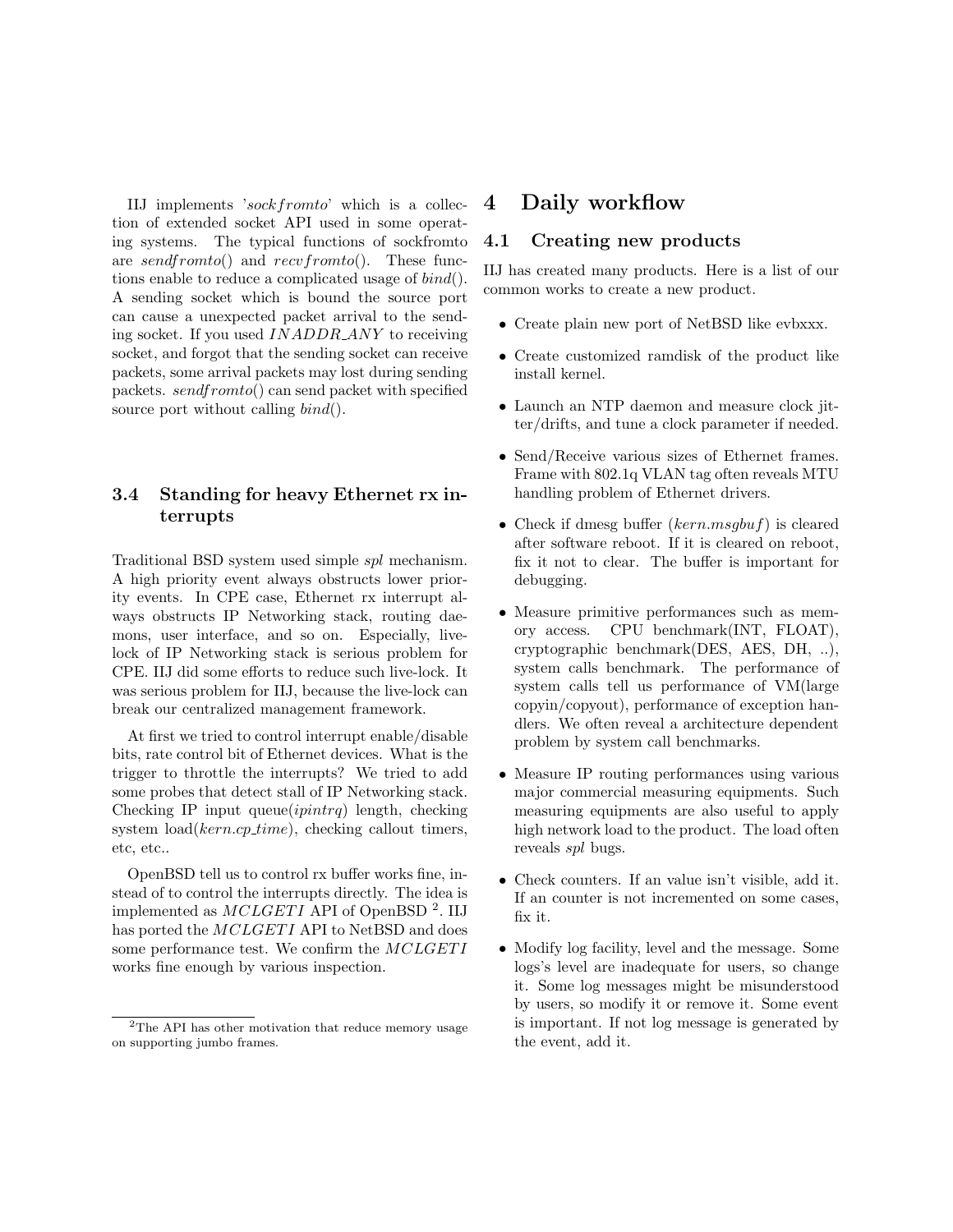• Throttling log. Some logs might be frequently generated. If it occurred, stability of the system will be bad.

Some of the works are hard to be done by noncommercial hackers due to lack of environments, equipments, and time. If bugs are found, BSD hackers in IIJ sometimes merge the fix for the bugs.

#### 4.2 Debugging NetBSD on small embedded hardware

On developing commercial product, debugging is very important, and we pay very much costs for it. To minimize the costs, IIJ has implemented debugging functionalities for small, embedded devices such as CPE.

IIJ has customized the syslog daemon. The log rotation mechanism on filesystem is works fine in desktop, but it is not always useful in restricted CPE. To minimize memory usage, our syslogd has internal ring buffer to remember logs, and user interface process can get logs via IPC. There are multiple ring buffer per facilities, and user can configure the size of each ring buffer. Most important facility is different for each customers.

A CPE often has no storage device, so there is no room to dump core files. So our kernel report the core information of the core files to dmesg buffer. For example, process name, program counter that causes an exception, back-trace of the userland process. The back-trace doesn't include symbol information, but is useful enough. MIPS processor has no frame pointer so the back-trace is not so trusted.

IIJ extended ddb to debugging networking stack. To print or list socket structure in kernel, To print the last function who touches a mbuf structure. Due to NetBSD-current modifies pool framework to support cache-coloring, some of these function are not working now. We need to re-design these.

Watch dog timer(wdog) is very important component in commercial product. IIJ has implemented wdog framework, and there are many point to kick the wdog. There is genuine wdog framework recent NetBSD, we are surveying it. Configuring wdog is not difficult, but kick the wdog is difficult. Especially to live-lock situation requires very sensitive design.  $panic()$  is also difficult situation. We do want to see the information from panic() and ddb stack dump, but we do avoid the infinite loop in dump. We kick the wdog during dump, but there is limit in the depth of stack. The dump can cause a exception and start new stack dump. We force cpu reboot in such situation.

### 4.3 Following the evolution of NetBSD

IIJ currently uses NetBSD-6.x as it's base system. Past products used NetBSD-1.x and NetBSD-3.x. Because the evolution of NetBSD is faster than life cycle of our product lines, leaping into a new NetBSD become a hard work for us. Though it's easy to generate a diffs of our implementation, it's sometimes difficult to apply the diffs to a new NetBSD.

Unfortunately the last fifteen years was so tough years, IIJ has not contributed to BSD community enough. Few BSD developers in IIJ have contributed to the community. For example, yasuoka@openbsd.org contributed and has developed PPP implementation 'npppd' and in kernel PPP cut through mechanism  $'PIPEX'$  now.

As we wrote above, we have implemented some new functions and have enhanced some current functions, but a lot of have not merged yet.

# 5 Conclusion

IIJ has developed own CPE named 'SEIL' for long years. The name SEIL was often appeared in NetBSD developers community in the past, but IIJ didn't say much about it. This and [2] are 1st public articles about IIJ's past works and knowledges. IIJ hopes that the articles become some good lessons for BSD communities.

## References

[1] mruby https://github.com/mruby/mruby